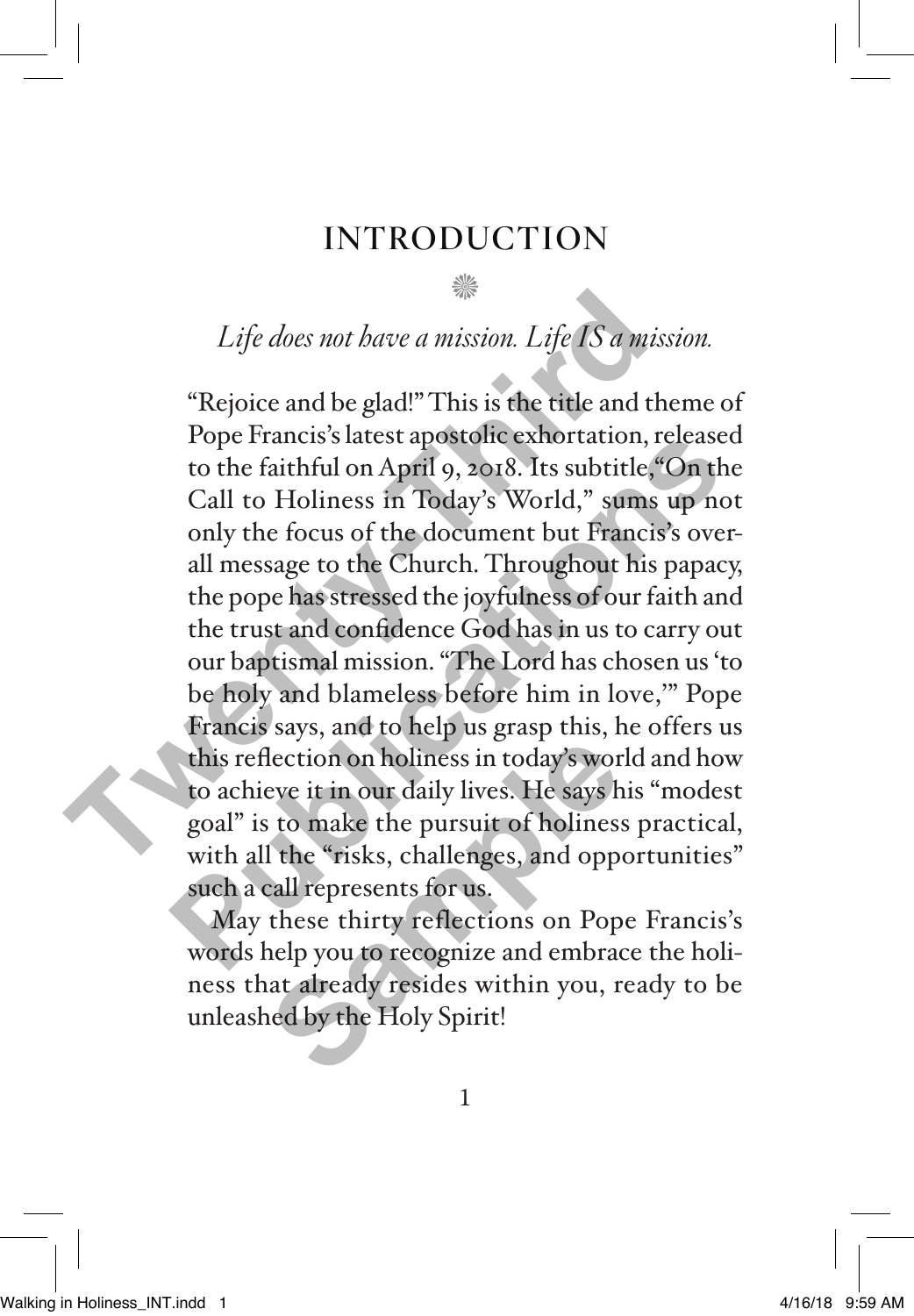The quotes from Pope Francis were chosen by Deborah McCann, who also wrote the reflections and the "Ponder" and "Pray" pieces. **The quotes from Pope Francis were chosen**<br>and the "Ponder" and "Pary Pieces.<br>Cover photos M.Microbiolev Victor Chosen<br>Cover photos M.Microbiolev Victoric

Cover photo: M.MIGLIORATO/CPP/CIRICI

Copyright © 2018 Twenty-Third Publications, a division of Bayard; One Montauk Avenue, New London, CT 06320. 860-437-3012 or 800-321-0411, www.twentythirdpublications.com. **Publication**<br> **Publication**<br> **Publication**<br> **Publication**<br> **Publication**<br> **Publication**<br> **Publication**<br> **Publication**<br> **Publication**<br> **Publication**<br> **Copyright** © 2018 Wenty-Third Publications<br>
New London, CT 06320. 860-4 m Pope Francis were chosen<br>
tcCann, who also wore the reflections<br>
er<sup>3</sup> and "Pray" pieces.<br>
M.MIGLIORATO/CPP/CIRICI<br>
or8 Twenty-Third Publications,<br>
ayard; One Montauk Ayenue,<br>
CT 06320. 860-437-3012 or 800-321-0411,<br>
ird

No part of this publication may be reproduced in any manner without prior written permission of the publisher. All rights reserved.

ISBN 978-1-62785-378-1 ◾ Printed in the U.S.A.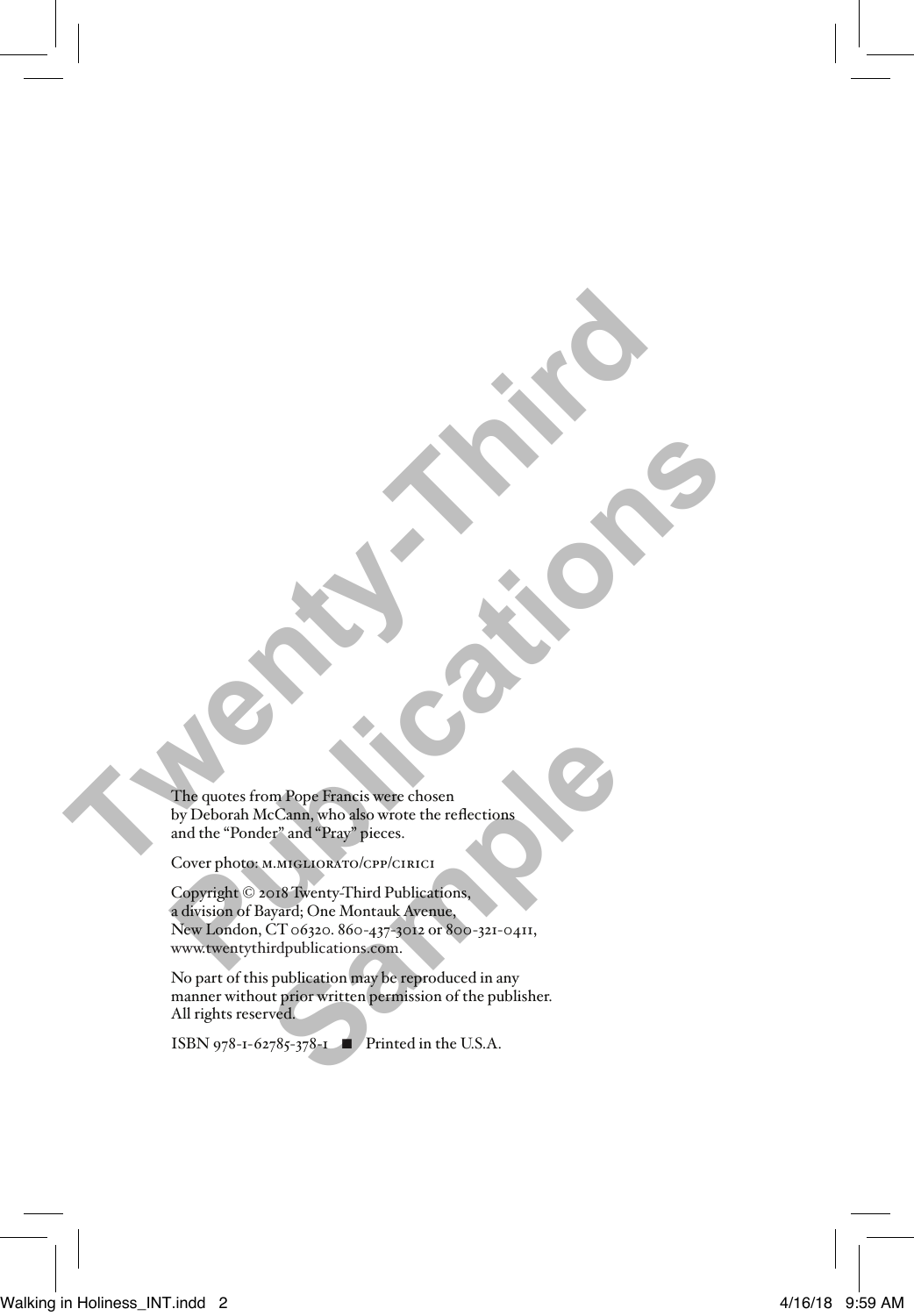# 1 DO NOT BE AFRAID

*Do not be afraid of holiness. It will not take away any of your energy, vitality, or joy.* 

Pope Francis has always been a master of getting to the heart of things. Here he addresses our basic fear that responding to the Lord's call will distract and deplete us of the energy we need for...what? What is it that we are pursuing with such zeal that we need to marshal our forces and hoard our vitality? No, says the pope, by working toward holiness we will become what God has always meant us to be—saints! This is what our baptism marked us for. Let us not be afraid of the happiness that is to be found by serving others—let us pray for the Spirit's guidance that we may embrace it wholeheartedly! any of your energy, vitality, or joy.<br>
The Premission of the heart of things. Here he addresses our fear that responding to the Lord's call will di<br>
and deplete us of the energy we need for...<br>
What is it that we are pursu to the heart of things. Here he addresses our basic<br>fear that responding to the Lord's call will distract<br>and deplete us of the energy we need for...what?<br>What is it that we are pursuing with such zeal that<br>we need to mars

### **PONDER**

What am I afraid of when I think of being holy?

#### **PRAY**

God of joy and gladness, fill me with the desire to serve you, and take away my fear. ER<br>
ER<br>
Im I afraid of when I think of bei<br>
ijoy and gladness, fill me with the<br>
ou, and take away my fear.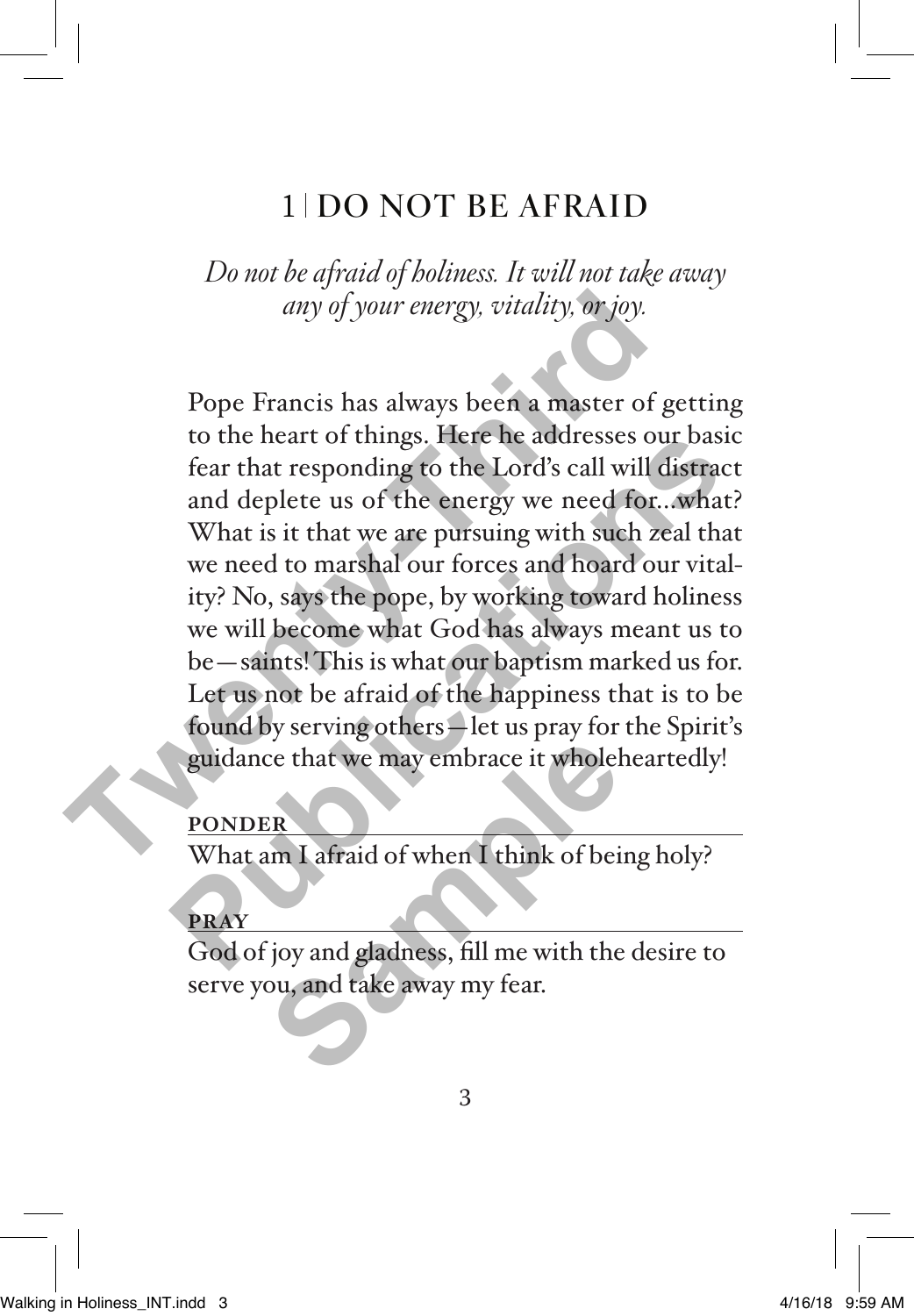# 2 HOLY? WHO, ME?

*Holiness means living our lives with love and bearing witness to the gospel in everything we do, wherever we find ourselves.* 

Pope Francis first disabuses us of any misconceptions we may have about who is holy. You don't have to be a bishop, a priest, or a religious. Holiness is not limited to those who are cut off from everyday activities and devoted to a life of cloistered prayer. The pope looks instead to parents, grandparents, teachers—all whose mission in life is to witness love to others. Very often, he says, holiness is found in our next-door neighbor, in people who reflect Christ by the way they live. They can be very good models for us, those he calls "the middle class of holiness." and bearing witness to the gospel in everythin<br>we do, wherever we find ourselves.<br>Pope Francis first disabuses us of any miscon<br>tions we may have about who is holy. You don't<br>to be a bishop, a priest, or a religious. Holin Prope Francis first disabuses us of any misconceptions we may have about who is holy. You don't have to be a bishop, a priest, or a religious. Holiness is not limited to those who are cut off from everyday activities and d

### **PONDER**

Do I know someone I consider holy? What makes that person special? the calls "the middle class of holistical<br>
Number of consider holy? Where<br>
Samples is the proof of the section of the section of the section<br>
of follow.

#### **PRAY**

God of joy and gladness, help me to seek out good models to follow.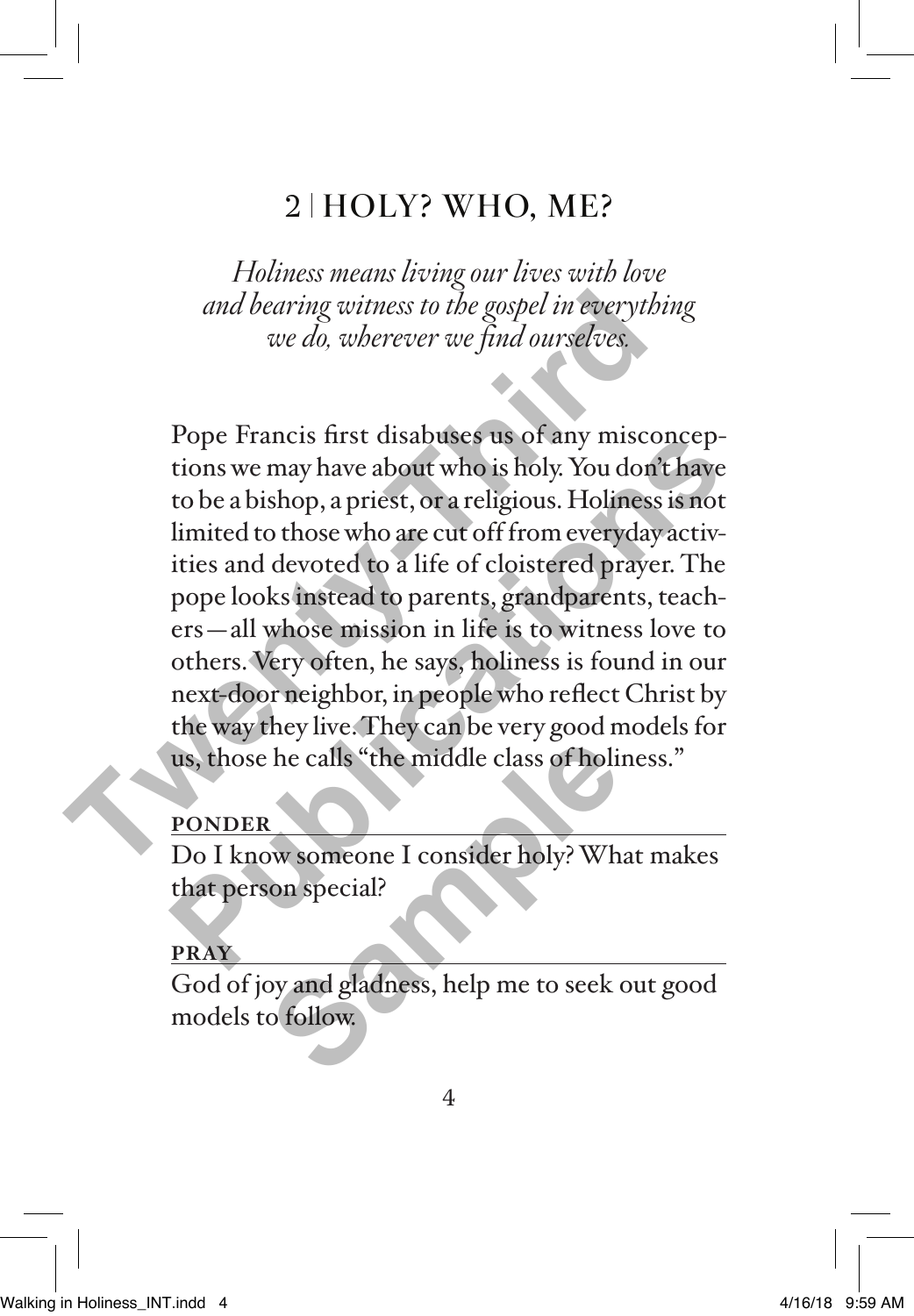### 3 YES, YOU!

*The Lord addresses this call of holiness to each of us, the call that he also addresses, personally, to you: "Be holy, for I am holy."*

We are all called to perfect holiness, but we are imperfect people. Yet, says Pope Francis, God makes it clear that we are called as we are, at whatever stage of faith we find ourselves, and God gives each of us the marvelous opportunity to grow in the Spirit. Each one of us has been uniquely fashioned by God's grace to witness his love in the world. Our job is to respond to that call, to put ourselves in God's hands, to allow ourselves to trust in the Spirit's power so that we will be fully equipped to be agents of God's mercy and love wherever we go, and with everyone we meet. to each of us, the call that he also addresse<br>personally, to you: "Be holy, for I am holy.<br>Personally, to you: "Be holy, for I am holy.<br>We are all called to perfect holiness, but v<br>imperfect people. Yet, says Pope Francis, We are all called to perfect holiness, but we are<br>imperfect people. Yet, says Pope Francis, God makes<br>it clear that we are called as we are, at whatever stage<br>of faith we find ourselves, and God gives each of us<br>the marvel and love wherever we go, and with<br>the same of the same of the same of the same of the same of the same of the courage to do your will joyfully.

#### **PONDER**

Am I ready to trust God and God's call?

#### **PRAY**

God of joy and gladness, erase my doubts and give me the courage to do your will joyfully.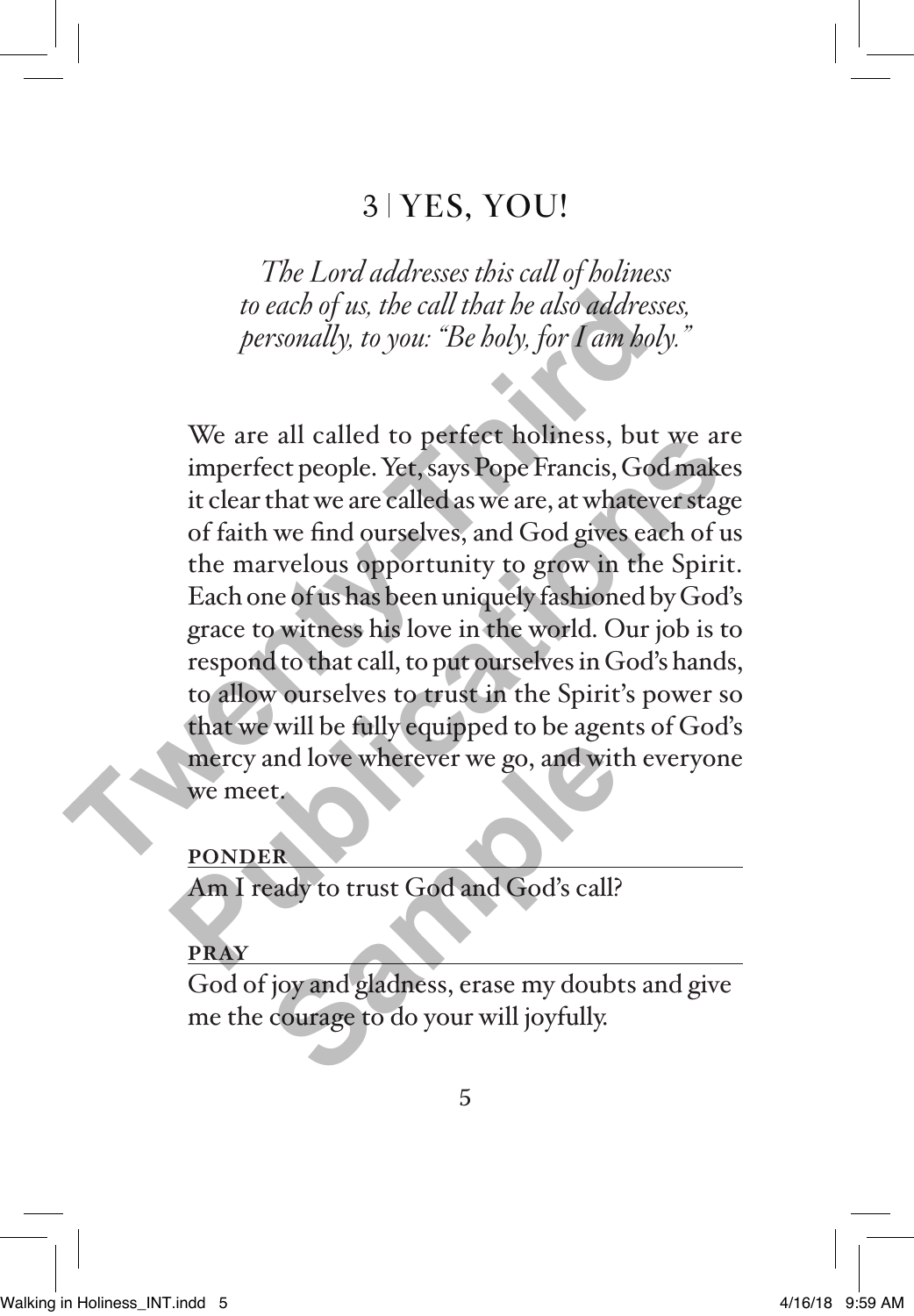# 4 YOU ARE NOT ALONE

*In the Church, holy yet made up of sinners, is found everything you need to grow in holiness.* 

Pope Francis is very aware of our human failings and frailties. In fact, he identifies himself first and foremost as a sinner. But he still trusts that God will work in him and through him. He says, "When you feel the temptation to dwell on your own weakness, raise your eyes to Christ crucified and say: 'Lord, I am a poor sinner, but you can work the miracle of making me a little bit better.'" In this way, we can begin to live the grace of our baptism and start down the path of holiness. And the Church, in the sacraments, in the Scriptures, in the witness of the faithful, is there to guide us and nourish us. is found everything you need to grow in holine<br>
Pope Francis is very aware of our human fail<br>
and frailties. In fact, he identifies himself first<br>
foremost as a sinner. But he still trusts that God<br>
work in him and through and fraities. In fact, he identifies misself first and<br>foremost as a sinner. But he still trusts that God will<br>work in him and through him. He says, "When you<br>feel the temptation to dwell on your own weakness,<br>raise your e

### **PONDER**

Do I turn everything over to God, my doubts, my fears? Free to guide us and nourish us.<br> **Same everything over to God**, my dout<br>
Sample over the God, my dout<br>
the same of the same of the same of the same of the same of the same of the same of the same of the same of the<br>
Sampl

#### **PRAY**

God of joy and gladness, help me always to turn to you without fear and with total conviction.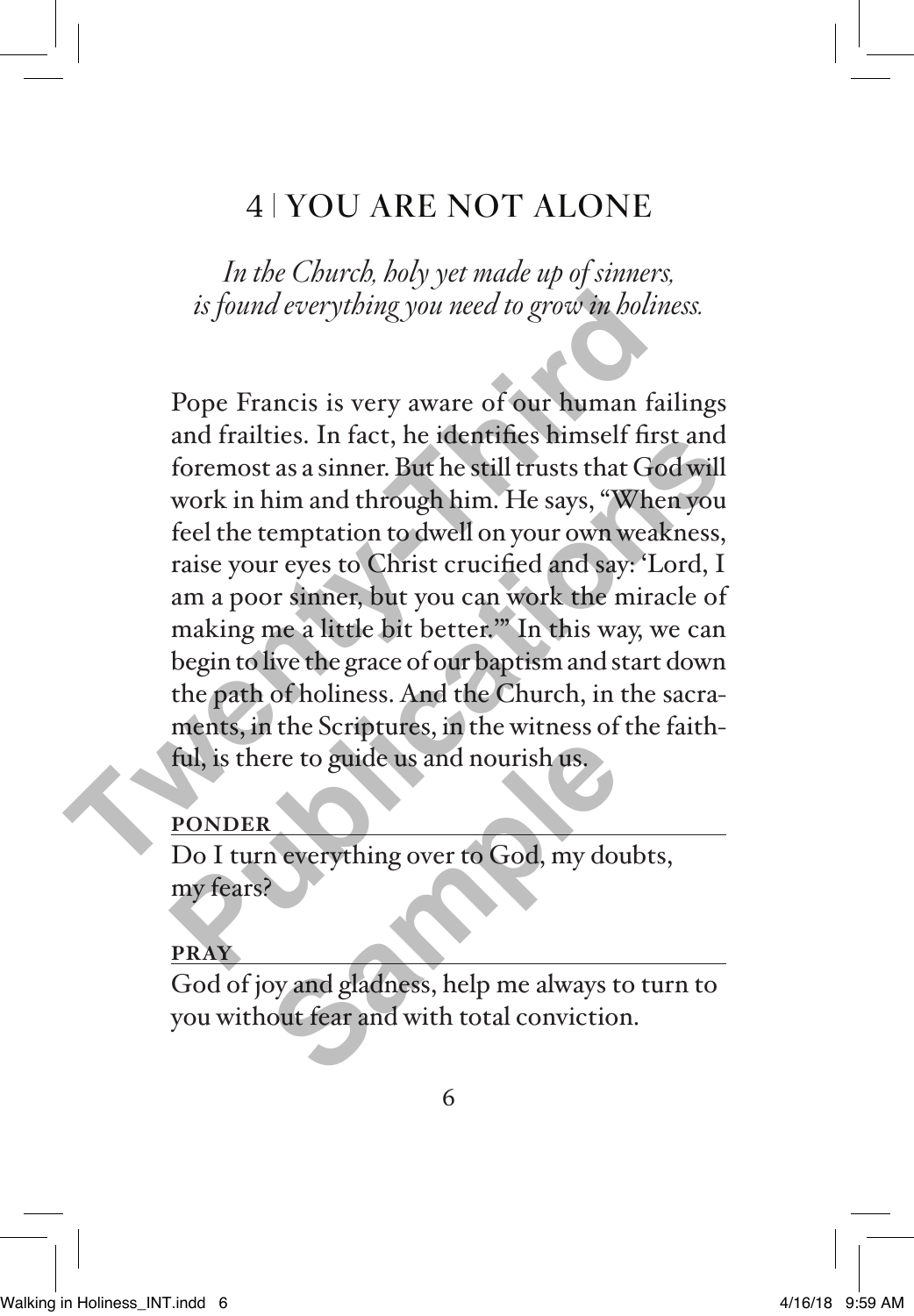# 5 A MULTIFACETED MISSION

*We are all called to be witnesses, but there are many actual ways of bearing witness.*

Pope Francis advises us to look to the witness of the saints, both canonized and those perhaps sitting in the next pew at Mass, but not to be dismayed or discouraged if our own path to witness doesn't mirror theirs. We have each been called to demonstrate Christ's love in our own ways. "The important thing is that each believer discern his or her own path, that they bring out the very best of themselves, the most personal gifts that God has placed in their hearts (cf. 1 Cor 12:7), rather than hopelessly trying to imitate something not meant for them," he says. What confidence God has in us! What confidence do we place in God? many actual ways of bearing witness.<br>
Pope Francis advises us to look to the witness<br>
saints, both canonized and those perhaps sitt<br>
the next pew at Mass, but not to be dismayed<br>
couraged if our own path to witness doesn't sants, both canonized and those pernaps sitting in<br>the next pew at Mass, but not to be dismayed or dis-<br>couraged if our own path to witness doesn't mirror<br>theirs. We have each been called to demonstrate<br>Christ's love in ou confidence God has in us! What confidence God has in us! What colder in God?<br>ER<br>ell do I know my own gifts?<br>Joy and gladness, help me to discusse that will best serve you.

#### **PONDER**

How well do I know my own gifts?

#### **PRAY**

God of joy and gladness, help me to discern the gifts I have that will best serve you.